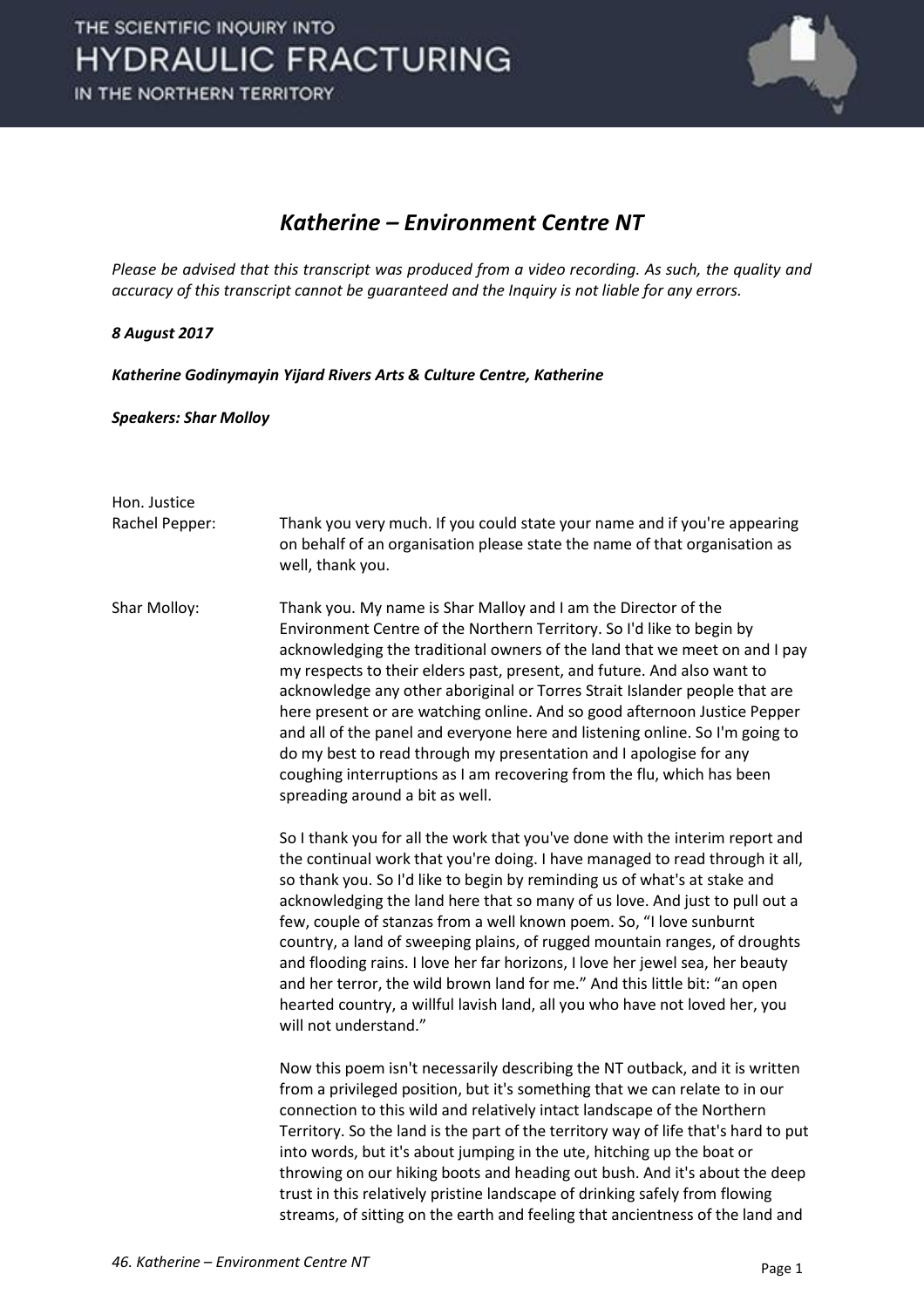

the care that others have provided it over a millennia. And as we explore detail of the report, then I asked us to stay connected to this big wide green and brown land and the people who live on it all.

So as I comment on this interim report I am torn between responding to a specific issues that need to be addressed if this industry goes ahead versus simply making the case for why it needs to be banned and so my presentation is biased towards the later response. But first of all I would like to comment on the process of the inquiry and the first concern that we'd like to raise is regarding the social impact assessment and I know that has been brought up last week. But on Thursday the 27th of July representatives from the Environment Centre NT met with representatives from [inaudible] and they did agree to us to keep a record of that meeting as I away in Tasmania and wasn't able to attend. We had grave concerns that their consultations were not necessarily having the same scenarios as the ACIL Allen consultations.

One of the representatives clearly said that they were not been provided with the scenarios, so they didn't even what ACIL Allen scenarios were being used. And so I would like for the panel to be able to confirm that they have now seen the consultation material that [inaudible] are now using, because when they met with us the cross-cultural consulters were already out in the field and already using the data that they had. And also what was of great concern was the visual aids that were being used to discuss the industry. They consisted of a bulldozer and some mechanical equipment and that was really about all. And when we asked to take pictures, so they asked to take some photocopies of that visual aid, because I wasn't there, it was denied for us to be able to take that copy of that and this should be information that needs to be out there in the public.

Our concern is that the social impact assessment appears almost to be demonstrating our complaints where communities, especially aboriginal communities are not given the full picture of the extent of possible development and where they only have a right to say no at the exploration stage. So we're calling for collaboration between the consulting companies and for true visual representations of the scenarios to be used at the moment. So when we were there the only figures that they were providing when they talked about the development was for origins developments scenarios in the Beetaloo Basin Area and even those that they were using now downplaying the scale of a larger development.

For example what was being said, and I quote, "that at a large scale there would be 60 pads with maybe 15 to 20 wells per year over 45 years." So what's not being said is that in a larger development would represent 400 to 500 wells and also it's only the details of Origins possible development scenarios that are being talked about. So none of the other companies, Santos, Pangea, and also what is missing is being able to see a visual impact of those wells on the current landscape as it is. So to be able to look and say, this is the explorations, this is possibly where you'll see 500 wells over time here you'll see another 300 to 400 here possibly and another 300 here, then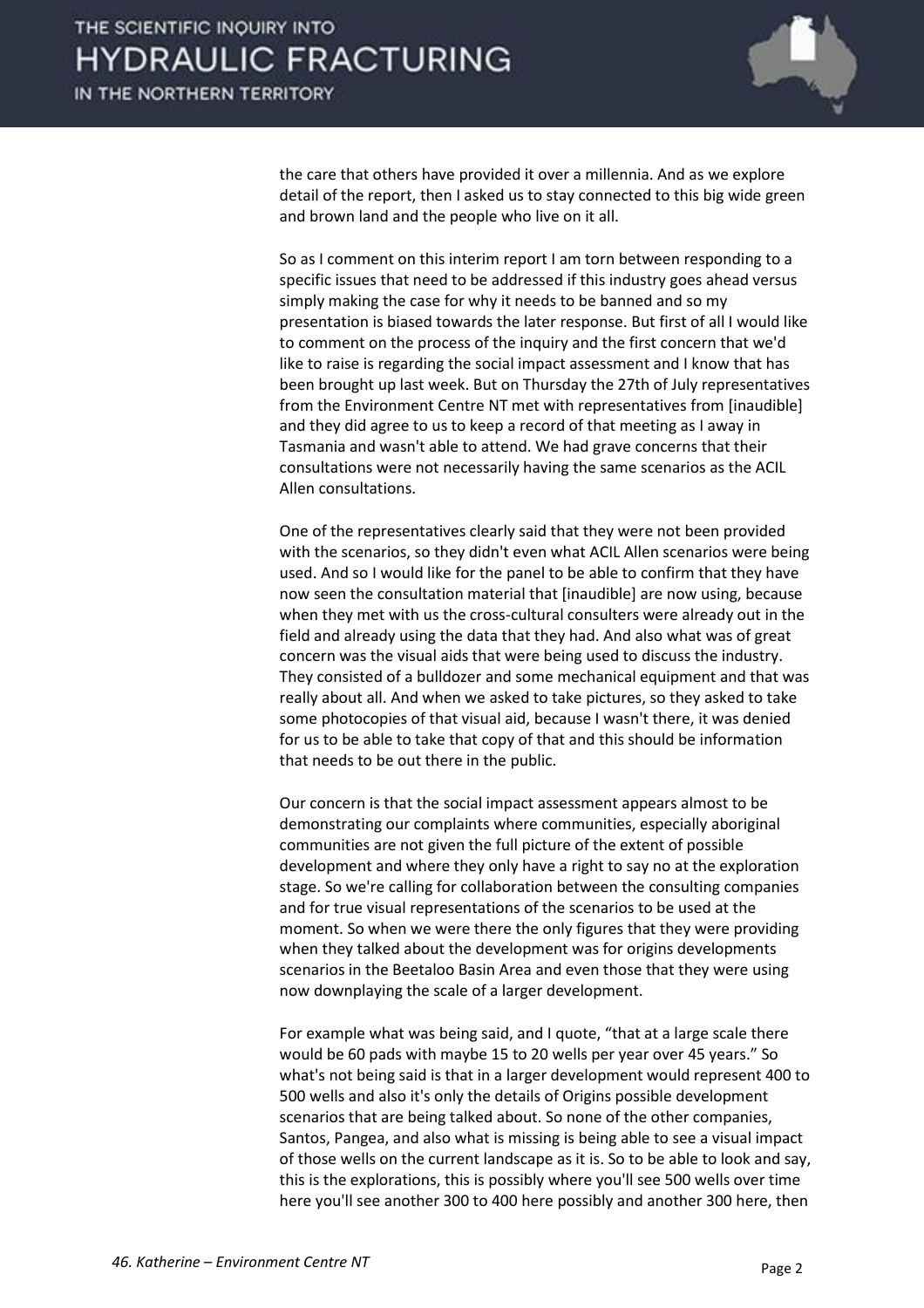

you'll see the roads that will connect them and then you'll see some waste treatment and this is what the pads look like, and this is what a well looks like. None of these being provided and then what you're asking people to do is to then consider what the social impacts of that are.

So I really urge that even at this unknown stage that there is visual representation of what a gas field development looks like in that area. So I'd like to remind us that the intention of this inquiry is to determine the nature and extent of the risk of hydraulic fracturing on water, land, air, social, economic, and cultural conditions in the Northern Territory. And clarity as much as possible of development scenarios need to be provided to determine the risks and the impacts. So the development scenario being applied by ACILAllen also needs to be passed on to the various land councils and ARPA, who you have asked to comment on the impacts and risks that fracking and associated activities will have on cultural values and practices. Because the social consultation that's happening does not, specifically does not include culture, so you then need to be having the other organisations that are commenting on that, they need to see the level of development that is being matched with the level of the economic assessments as well.

And we also note that the panel is seeking information of potential water use base, based on 1000 to 1200 wells, so is that also the same figure that ACIL Allen are using. And we note that the Department of Primary Industry resources estimates, 6,250 wells in the Beetaloo Basin so how can the impact of such vast variances be clarified and it's absolutely imperative that the same analysis is being used across all those different considerations. So please can you make it known and public at this point while the consultation is still happening, that what other scenarios that are being discussed and also to consider that the consultations that happened with very minimal visual aids and small amount of scenarios, that those consultations go back and be redone as well.

And just in continuing to address the process of this inquiry ... Because this inquiry does have the ability to be able to increase trust within the industry and within this process, is that, and I genuinely understand the time issues and the time constraints this panel faces. But also in terms of the lack of timing around announcements that are being sent through. So for example when this interim report was released, we then had three or four days to have a look at the interim report and to then be able to say, okay these are the gaps, these are the people we need to be able to address that gap, and then be able to have people willing to come and present, so that wasn't particular to scientists to such universities and looking at the gaps there, so it just isn't enough time to be able to read the report, assess the gaps, encourage people to come and present and then also in regards to the announcements of the community consultations.

So there people within this Katherine area were expecting that the community consultations would come towards the end of August and in late last week it was announced that the community consultation would be this evening and that's being announced right at the beginning of one of the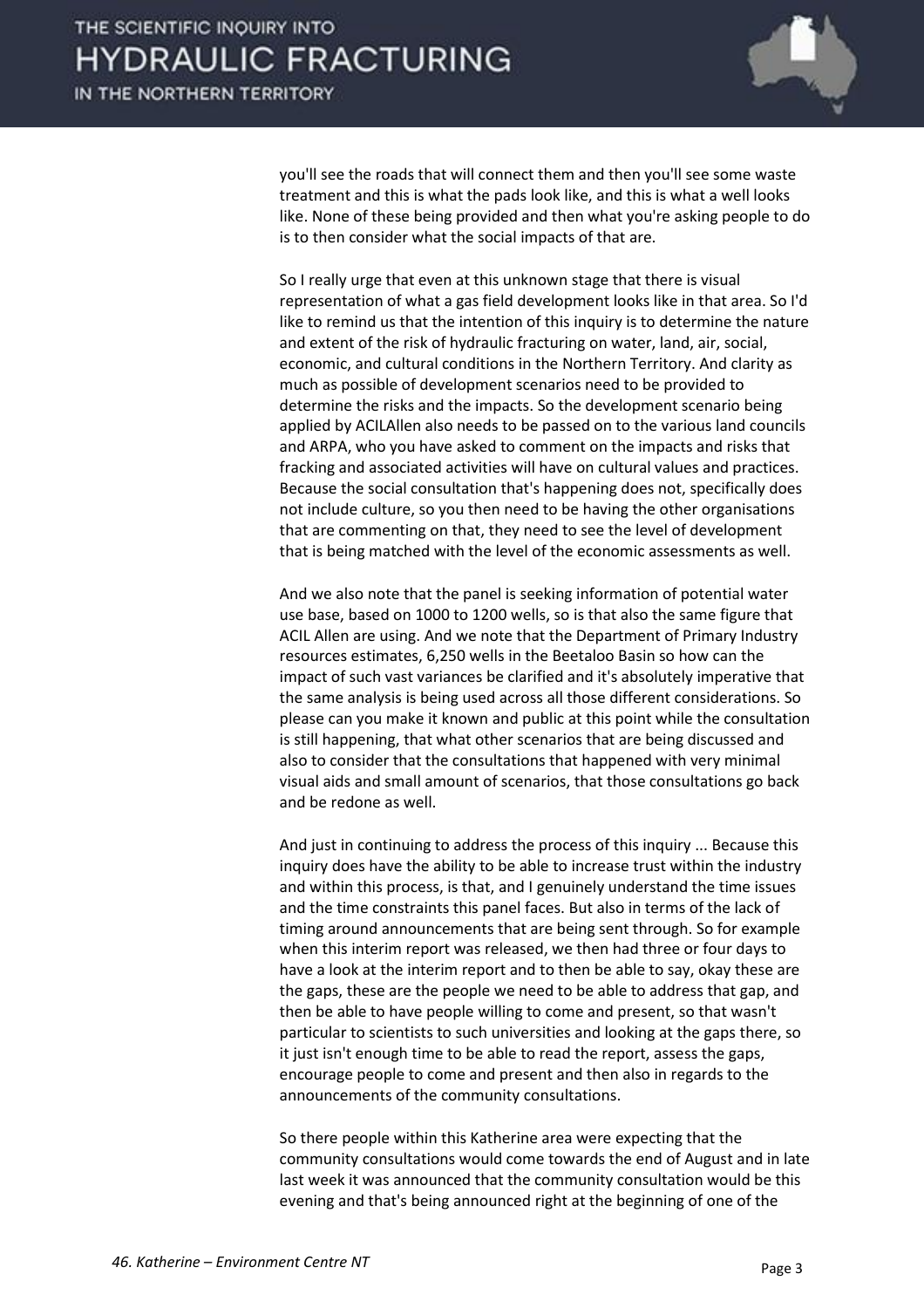

biggest weekends throughout the year on the tourist kind of event and calendar. And so it doesn't give enough time for people to be able to read the report and have a look at it and then be able to respond, so I urge the panel and the planning for when the draft final report comes to please allow at least two weeks between when the draft report is being released before then we can sign up to be able to present and also for at least two to three weeks of notice of where community consultations will happen and that includes with the exact times and the exact locations. And I do really acknowledge the constraints that the panel is under, but it's also important that there's trust within the community with this process as well.

Now in addressing the interim report and I'd like to begin by your opening page of the executive summary where you've said, "That properly regulated and adequately safeguarded [inaudible] extraction of shale gas could be beneficial to the Territory." So we have strong doubts that proper regulation can be used to address or compensate for the risks of the fracking industry. Firstly we know differing viewpoints from the industry where in their report Origins state that there exist strict regulatory requirements in the NT that govern oil and gas exploration and development. And then this is in comparison to the environmental defenders of the Northern Territory submission that highlights the NT's appalling environmental assessment regime, poor track record of ad-hoc cowboy operators and ad-hoc and lax enforcement of environmental laws.

So we argue that we're starting a very different divergent views and that how can we trust that proper regulation will supported and not undermined by the industry, particularly given possible economic constraints that they'll be under with high costs of having on shore gas extraction in the Northern Territory. And we're seeing in the US that where a political leader takes office, that is sympathetic to the fossil fuel industry, then regulatory reform changes can be repealed. So the Trump administration is proposing to repeal Obama's fracking regulations that were the oil and gas, which was the hydraulic fracturing on federal and Indian lands final rule 26 March 2015. This rule took over five years to get to the approval stage and it attracted up to 1.5 million comments within the US.

And they're replacing laws that were up to 25 to 30 years old and these regulations included allowable use of expanded set of cement evaluation tools to help ensure that usable water zones have been isolated and protected from contamination, rules around well integrity with requirement to demonstrate well integrity for all wells, more stringent requirements related to claims of trade secrets exempt from disclosure, more protective requirements to ensure that fluids recovered during hydraulic fracturing operations were contained and that included within interim storage of all produced water into rigid, enclosed, covered or netted and screened above ground tanks. It also related to disclosure and public availability of information about each hydraulic fracturing operation, revised record retention requirements to ensure that records of chemicals used in hydraulic fracturing operations had to be retained for the life of the well.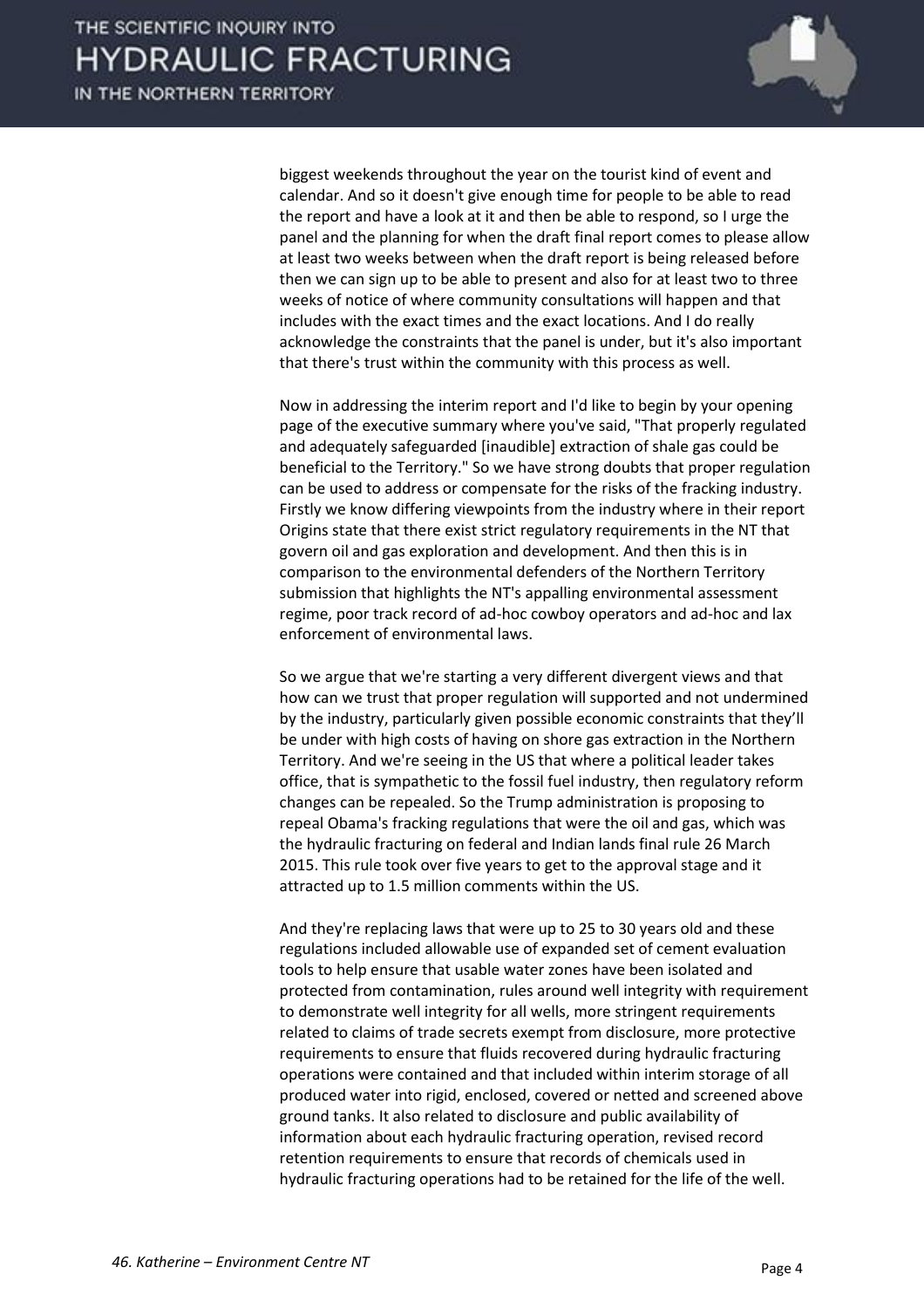

So the final rule also provided opportunities for the bureau of land management to coordinate standards and processes with the individual states and tribes to reduce administration costs and to improve efficiency. So the rule to be enforced from June 15, it was then appealed and the rules enforcement has been on hold since last July when the federal judge in Wyoming overturned it and ruling that bureau of land management did not have the authority to regulate the fracking at all. So then again the Obama administration appealed that decision, but that case was on hold due to the Trump administration reconsideration of the rule. And so now under the Trump administration on the 25th of July 2017, the rule has been rescinded and that's allow a 60 day comment period.

And the Trump administration also tried to rescind the methane law, but that was lost by two votes, so it could be possible that we have a situation where the current Northern Territory government implements rules, regulations, over their term in this next few years. You can then also have a big swing with a new government suddenly in place who decides to rescind any regulatory reform and with such small populations here in the Northern Territory we've seen it's possible to vote out a government to the point where they cannot even function in opposition as an opposition government.

So the risks to this industry cannot be regulated whilst we still live in a society where economic outcomes, rather than care for the whole, are the main priority and driver. And so given the uncertainties and conflicts that possible when just relying on regulation to address risks. Any area under any sensitive nature, so where there's any doubt of the ... And if there's any doubt that there's risk to economic systems and the precautionary principal must come into play. And it also our concern so we've got strong concerns around the integrity of our water supply for current Territorians and future generations. And as it stands the mining and petroling activities are exempt from the water act, which I know that you've noted and so to quote in the report that relates the primary legislation that provides for the investigation, allocation, use, control, protection, management, administration of water resources.

So in the Northern Territory 90% of the water supply comes from ground water. There are around 35,000 water bowls in the Northern Territory, so overuse of ground water poses a high risk to spring soaks, rivers, so exceptions of this are Darwin, Katherine, and Pine Creek also rely on surface water. And it's interesting for Darwin's water, so to ensure the water quality no development or uncontrolled public access is permitted within the catchment, but then here we are talking about possible development that is actually going through our aquifers. There seems to be a disconnect there.

We also note on page 54 of the interim report where you talk, where you note that both Origin and Santos are designing their water storage's to be within the one in 100-year rainfall events and given the uncertainties regarding the effect of whether within climate change, the holding tanks absolutely need to be designed for maximum possible rainfall events.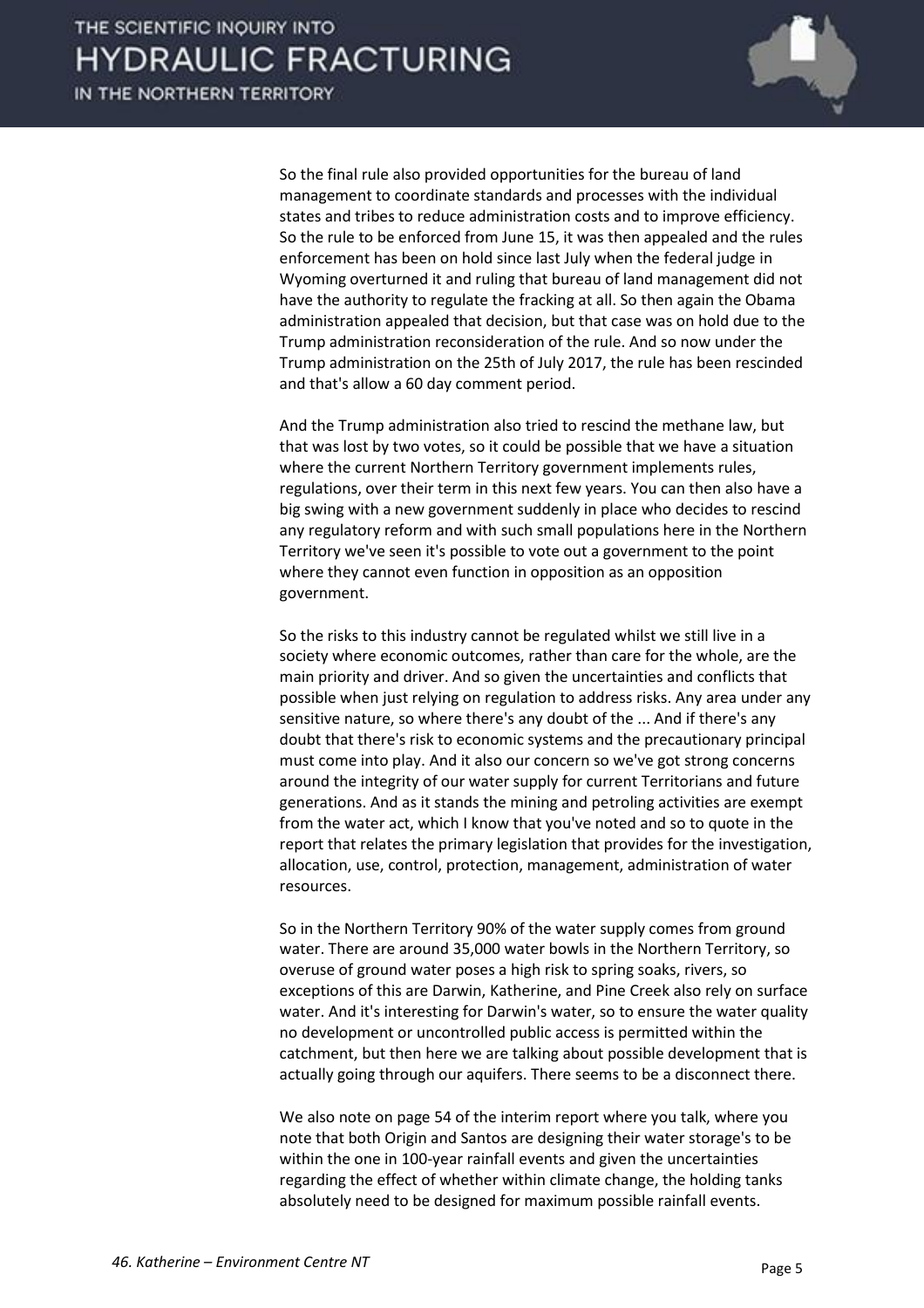

Particularly taking into account cyclonic rains. And we also suggest that they follow the recommendations, even though these have been appealed, the tank's been rigid, enclosed, covered or netted and screened. Above ground tanks are not lined pits.

In relation to land we strongly call for more bi-regional assessments. Assessment of Eco-system services and this be over varying seasons and years. And so longitudinal impacts again assessing the impact from the same development scenarios that are going to used in terms of assessing the economic viability of the industry. And we believe that it's not okay to just have a go and see what happens, that we need to look at the risks of the likely development based on that viability and the impact on the landscape, the amenities, the species across the whole landscape.

So now looking at climate change issues, so the headlines, some of the headlines during last week, just in less than week during the fracking inquiry included, climate change to cause humid heat waves that will kill even healthy people if warming is not tackled. Levels of humid heat that can kill within hours will affect millions across southern south Asia within decades if warming is not addressed. Australia's carbon pollution soars government data shows. Another one, Australia records the hottest July, the Bureau of Meteorology says, so that's the hottest July 2017. So the mean maximum temperature was, in the Northern Territory was three degrees Celsius above average.

Excuse me. So the highest it has been in July since records began more than 100 years ago. And this isn't even in a time when there's an El Nino event. It's just the new norm. And in today's news Commonwealth Bank shareholders sue over inadequate disclosure of climate change risks. So there's more and more information that's coming out daily about the risks of climate change. And so we believe that your, the 2% fugitive emissions that you've stated is debatable. We're not going to go into that, I think there's been some other evidence presented to that, but even if we accept that the emissions from those fugitive emissions, not to mention the emissions from the burning of the fuel, and the potential of the methane reserves, that it's actually too much emissions full stop when we need to actually be stopping, we need to really look at what our emissions are and find other ways.

In the Northern Territory has extraordinary solar and tidal resources that need to be developed. We're also disappointed, and I know it has been addressed, that your greenhouse gas emissions chapter, that a significant amount of time was comparing gas to coal. And this is in a climate where there's currently no national emissions trading schemes for the Northern Territory emissions to be offset against displaced coal in another state. And it's not credible trading framework that can guarantee our exported NT gas will displace coal and there's also, in addition to that, there's a universal failure to control fugitive emissions.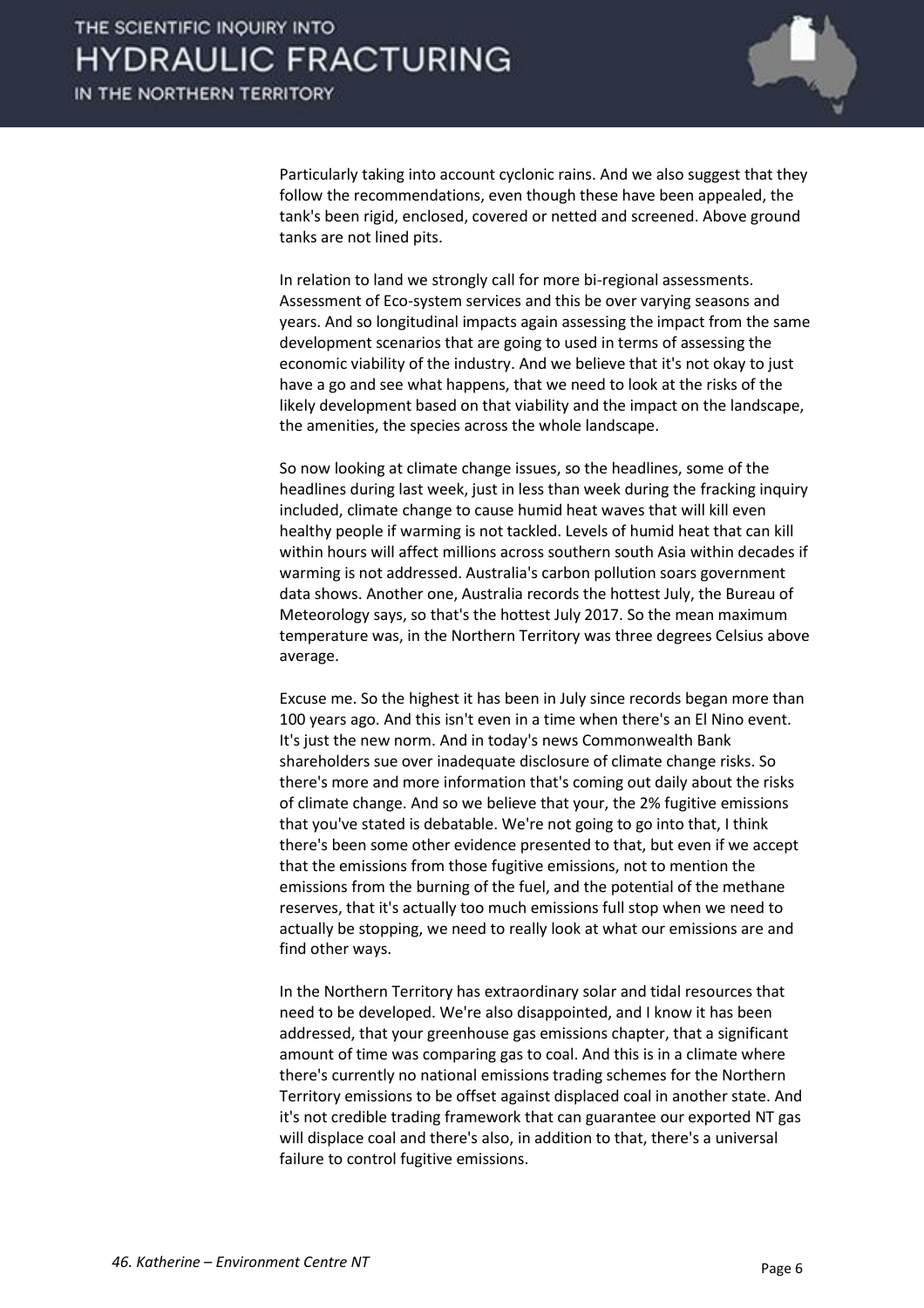|                | And the only consideration of gas in terms of, it's through the electricity<br>generations in measuring the emissions. And there also needs to be<br>baselines that are established. So again we call for the development<br>scenario that's being used for the economic analysis to be used to ascertain,<br>even at 2% emissions what the impact of that's going to be. And surely with<br>one of the world's solar radiance, we should be leading the world in<br>renewable energy and this is where our ingenuity, our resources, our energy<br>needs to go towards. So just pursue fossil fuel development is a failure to<br>see that we're part of a whole earth community with responsibility to take<br>action in a way that cares for the needs of the whole. So that would like,<br>okay as a whole community this is our carbon budget. How we're actually<br>going to respond to that over time.                                                                         |
|----------------|---------------------------------------------------------------------------------------------------------------------------------------------------------------------------------------------------------------------------------------------------------------------------------------------------------------------------------------------------------------------------------------------------------------------------------------------------------------------------------------------------------------------------------------------------------------------------------------------------------------------------------------------------------------------------------------------------------------------------------------------------------------------------------------------------------------------------------------------------------------------------------------------------------------------------------------------------------------------------------------|
|                | So in a closing remark, given the climate emergency we're faced, the current<br>Northern Territory regulatory framework is currently whether NTEPA is of<br>the view that hydraulic fracturing does not give rise to environmental<br>impacts, yet here are we are in this inquiry. It's actually astounding, it's truly<br>astounding. And what we're saying that it isn't, we don't believe it's the<br>time, and certainly not the place to develop a shale industry. In the<br>submissions that we've heard, there does not appear to be an economic<br>case for pursuing the industry and I know that you're doing more research in<br>that and with potentially also the impact that it has on other industries such<br>as tourism, agriculture and the threats to our Eco-system.                                                                                                                                                                                              |
|                | There isn't a trust in the government to regulate, to monitor, and to deal<br>with legacy issues. Again, we iterate other submissions that there is not a<br>social license and the trust that safety, care, and the well-being of people<br>will be the priority for gas companies and government. So, thank you.                                                                                                                                                                                                                                                                                                                                                                                                                                                                                                                                                                                                                                                                    |
| Hon. Justice   |                                                                                                                                                                                                                                                                                                                                                                                                                                                                                                                                                                                                                                                                                                                                                                                                                                                                                                                                                                                       |
| Rachel Pepper: | Thank you very Miss Malloy for that wide-ranging submission. That was very<br>useful, thank you. I guess a couple of comments from me, from the outset.<br>In relation to the criticisms, they have been directed to use the ACIL Allen<br>scenarios. So if they're not, that's a matter of concern and we will chase that<br>up. I've also seen their materials as part of the information that was<br>provided to us and in those materials there was certainly photographs of the<br>trucks, the drilling, and the impact that would have on the landscapes, so<br>again you're telling this inquiry that's not the photographs that are being<br>used, that's not the materials that are being used in the community<br>consultations, again that is a matter of concern. We will chase this up with<br>[inaudible]. We will certainly find out what is going on, cause you're the<br>second person to, provided us with this information and we will get to the<br>bottom of it. |
| Shar Molloy:   | Yeah, thank you.                                                                                                                                                                                                                                                                                                                                                                                                                                                                                                                                                                                                                                                                                                                                                                                                                                                                                                                                                                      |
| Hon. Justice   |                                                                                                                                                                                                                                                                                                                                                                                                                                                                                                                                                                                                                                                                                                                                                                                                                                                                                                                                                                                       |
| Rachel Pepper: | So, that's the first comment I want to make. In relation to the time for<br>consultations, I do accept that there was probably not enough time between<br>the, or time in relation with the notification of when the consultations were                                                                                                                                                                                                                                                                                                                                                                                                                                                                                                                                                                                                                                                                                                                                               |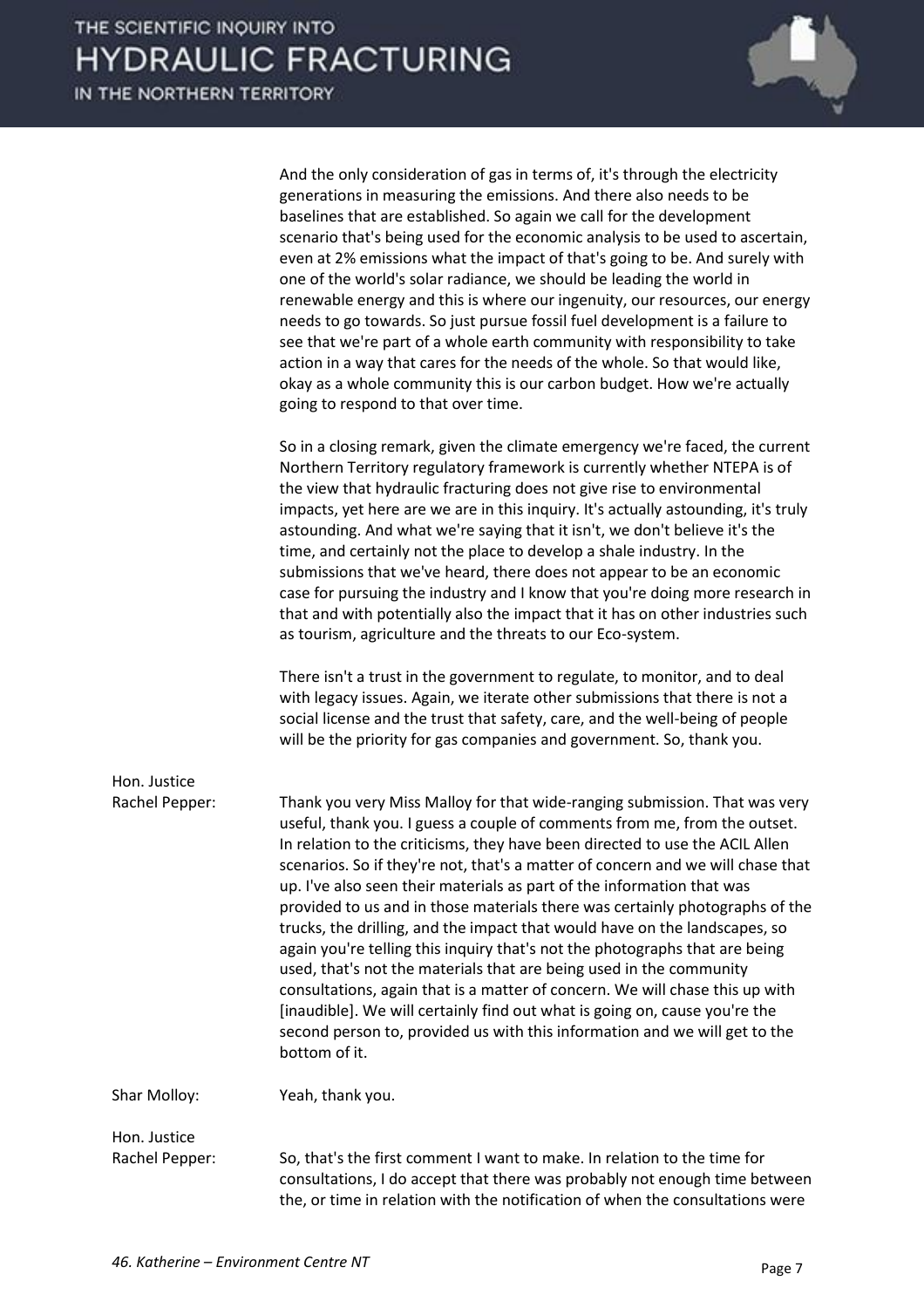

|                                | going to occur and you sitting here, the interim report has been out for<br>three weeks plus a summary document. I do think that that's enough time<br>for people to of read that and gotten on top of it, but I do accept that there<br>was not enough time in terms of the notification of the consultations and<br>we will endeavour to allow more time next time around. As I said, we will be<br>back and there will be another round of consultation. We are of course<br>juggling tourist season, plane schedules, hotel accommodation, and of<br>course panel availability plus a need to continue to do the research that<br>we're doing and assessing the risks that we've identified in the issues paper<br>and background and issues paper and of course revised in the interim<br>report.                                                                                                                                                                                                                                                                                                    |
|--------------------------------|-----------------------------------------------------------------------------------------------------------------------------------------------------------------------------------------------------------------------------------------------------------------------------------------------------------------------------------------------------------------------------------------------------------------------------------------------------------------------------------------------------------------------------------------------------------------------------------------------------------------------------------------------------------------------------------------------------------------------------------------------------------------------------------------------------------------------------------------------------------------------------------------------------------------------------------------------------------------------------------------------------------------------------------------------------------------------------------------------------------|
|                                | So all of that is being juggled, but we will try and do better next time. Having<br>said that let me stress that people can make submissions at any time, not<br>just now during a consultations, at any time. A written documentation like<br>the very comprehensive one that Dr. Lawson provided to the panel can be<br>submitted at any time. Video recordings can be submitted at any time, oral<br>recordings can be submitted at any time, emails can be submitted at any<br>time, so there are lots of different ways to participate in this inquiry and to<br>make sure that your opinions and your voices are heard.                                                                                                                                                                                                                                                                                                                                                                                                                                                                             |
| Shar Molloy:                   | Thank you.                                                                                                                                                                                                                                                                                                                                                                                                                                                                                                                                                                                                                                                                                                                                                                                                                                                                                                                                                                                                                                                                                                |
| Hon. Justice<br>Rachel Pepper: | Any questions? Yes, Dr. Ritchie?                                                                                                                                                                                                                                                                                                                                                                                                                                                                                                                                                                                                                                                                                                                                                                                                                                                                                                                                                                                                                                                                          |
| Dr. David Ritchie:             | Hi, because there is a very wide range [inaudible], I just wanted to tease out<br>of it with you. As an organisation that has a long history in the Norther<br>Territory, you seem to be indicating that you feel that things weren't doing<br>any better or things were going worse. Is that the case that they've had over<br>the last, say as people say, 15 years that environmental regulations and the<br>approach to the environment by government agencies. Do you see that as,<br>based from the point of view of legislation and practice? So how do you see<br>that, getting better, staying the same, getting worse or too lumpy to<br>comment at this stage?                                                                                                                                                                                                                                                                                                                                                                                                                                 |
| Shar Molloy:                   | I think that one of the  It's not better, because we still have the same<br>legislation. There is a commitment from this government to look at the<br>environmental regulations. There has been draft discussion paper about<br>possible changes and, which a whole lot of us have commented on and in<br>including industry as well, so  And I know that that was an election<br>promise by the government, but also at the same time you have industry<br>that is still trying to water down those suggestions. So for example in<br>regards to rehabilitation bonds, so within the mineral institute's submission<br>to that regulation, they've said that they don't want rehabilitation bonds to<br>be into the public, but then if you don't actually have known how much a<br>bond is for a mining development you don't know if you've actually got<br>enough resources there to cover potential legacy issues. So I would also like<br>to say that this government and departments are considering the extension<br>of a particular mine and having it mining, it's ability to mine extended and |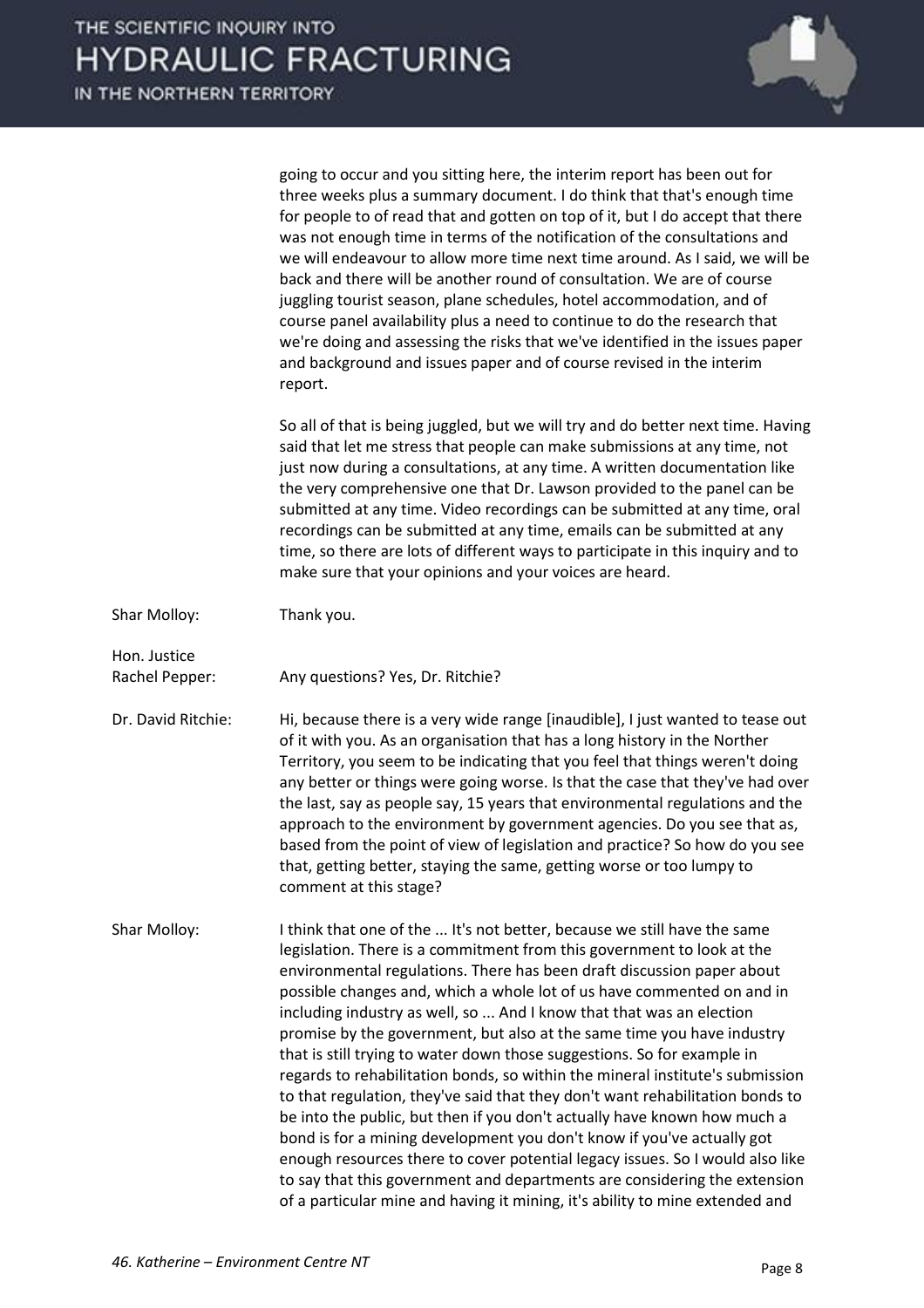

that they would consider that having 1000 year rehabilitation program, is acceptable.

|                                | And that's in the face of how do you actually even have companies be<br>willing to stay the course of 1000 rehabilitation and I think it's  There are<br>so many ongoing continual issues within the Northern Territory around<br>mines, around legacy, around consultation, around who are the right people<br>to be talking to, and it's happening now, it's happening today in all sorts of<br>different developments. So I would say this much, not much change, not<br>much difference. There's the talk of what this government's saying that also<br>at the same time you have a mining conference that's going to happening<br>next week within Darwin and that's being spruiked as the chief minister<br>there and up to 20 different department heads that are there talking up<br>mining and that's in the face of there not being regulations to actually be<br>able to monitor this and that includes on shore gassing. |
|--------------------------------|--------------------------------------------------------------------------------------------------------------------------------------------------------------------------------------------------------------------------------------------------------------------------------------------------------------------------------------------------------------------------------------------------------------------------------------------------------------------------------------------------------------------------------------------------------------------------------------------------------------------------------------------------------------------------------------------------------------------------------------------------------------------------------------------------------------------------------------------------------------------------------------------------------------------------------------|
|                                | How do you have trust and continue to build social licence when that's<br>happening? So, I hope answered your question.                                                                                                                                                                                                                                                                                                                                                                                                                                                                                                                                                                                                                                                                                                                                                                                                              |
| Dr. David Ritchie:             | No that's a good question.                                                                                                                                                                                                                                                                                                                                                                                                                                                                                                                                                                                                                                                                                                                                                                                                                                                                                                           |
| Shar Molloy:                   | Thank you.                                                                                                                                                                                                                                                                                                                                                                                                                                                                                                                                                                                                                                                                                                                                                                                                                                                                                                                           |
| Hon. Justice<br>Rachel Pepper: | I think that's a fair comment. We have yet to have anybody from any<br>department appear in person before this inquiry.                                                                                                                                                                                                                                                                                                                                                                                                                                                                                                                                                                                                                                                                                                                                                                                                              |
| Shar Molloy:                   | It's actually outrageous. I think it's                                                                                                                                                                                                                                                                                                                                                                                                                                                                                                                                                                                                                                                                                                                                                                                                                                                                                               |
| Hon. Justice<br>Rachel Pepper: | They have provided us with information and they've certainly answered all<br>requests, but they have not appeared in person before this inquiry.                                                                                                                                                                                                                                                                                                                                                                                                                                                                                                                                                                                                                                                                                                                                                                                     |
| Shar Molloy:                   | Yeah, I agree.                                                                                                                                                                                                                                                                                                                                                                                                                                                                                                                                                                                                                                                                                                                                                                                                                                                                                                                       |
| Hon. Justice<br>Rachel Pepper: | And that cannot assist with trust building.                                                                                                                                                                                                                                                                                                                                                                                                                                                                                                                                                                                                                                                                                                                                                                                                                                                                                          |
| Shar Molloy:                   | No. It cannot assist with building trust at all. So I really appreciate that you<br>recognise that. Thank you.                                                                                                                                                                                                                                                                                                                                                                                                                                                                                                                                                                                                                                                                                                                                                                                                                       |
| Hon. Justice                   |                                                                                                                                                                                                                                                                                                                                                                                                                                                                                                                                                                                                                                                                                                                                                                                                                                                                                                                                      |
| Rachel Pepper:                 | Any other questions. Yes, Dr. Beck.                                                                                                                                                                                                                                                                                                                                                                                                                                                                                                                                                                                                                                                                                                                                                                                                                                                                                                  |
| Dr. Vaughan Beck:              | I think most people would agree with you of the desire to move to a<br>renewable energy future, so I think we're all basically hitting so, totally<br>agree with that aspiration. Just to note that in respect of electricity<br>generation has been this recent Finkel report that takes into account<br>different forms of generational electricity, but also takes into cost of<br>generation and also those issues surrounding reliability and security and                                                                                                                                                                                                                                                                                                                                                                                                                                                                      |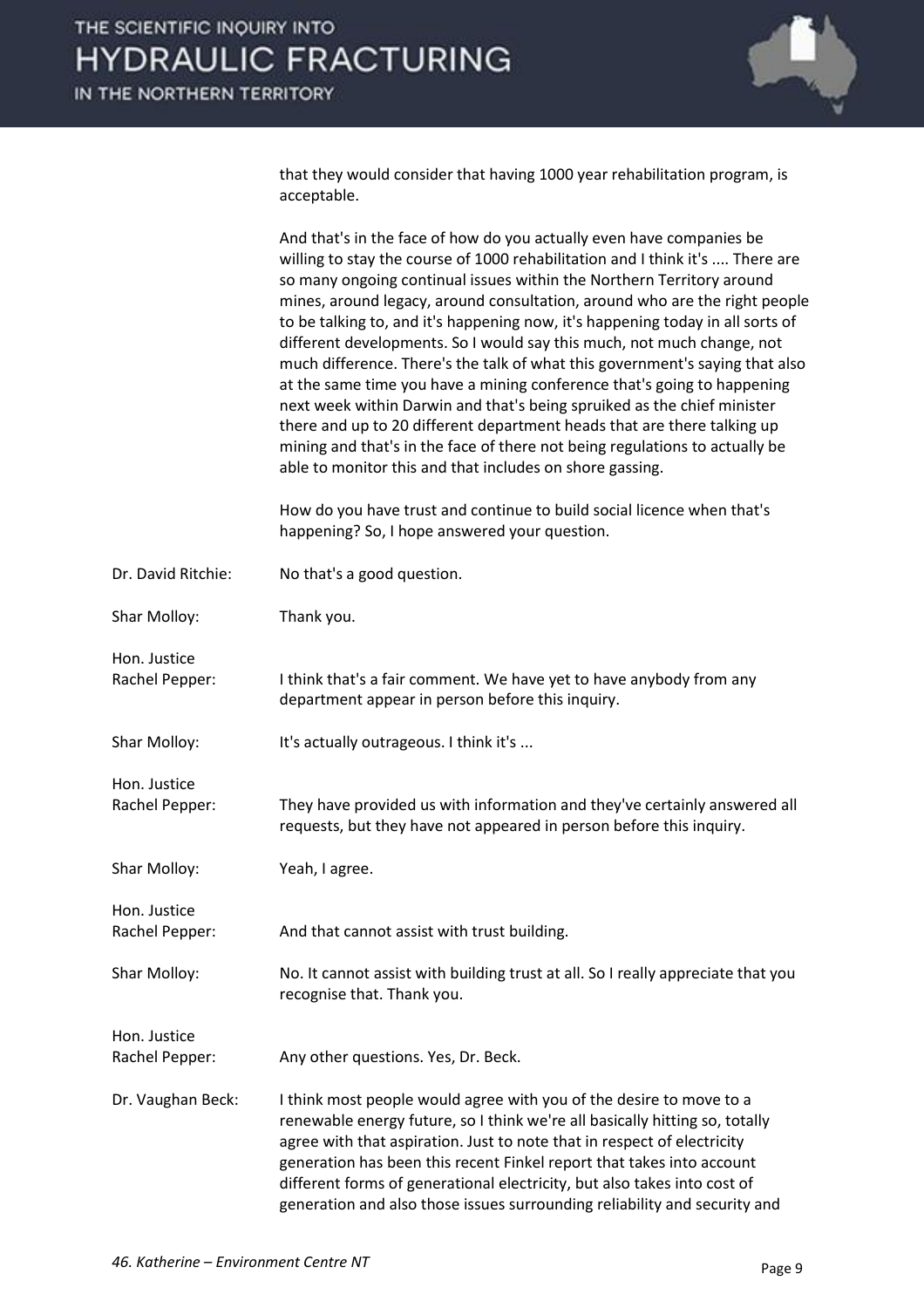IN THE NORTHERN TERRITORY



supply and in that regard there is a buildup of renewables, but over the next 20 odd years certainly renewables are increasing, but I don't take over the total generational electricity in Australia. And gas is moving from some 6% of electricity generation down to 3%, so there are some movements, but there's no instantaneous Nirvana available. So there is that transitional issue that is relevant.

- Shar Molloy: I think that's the thing is to actually really acknowledge that we're in the transition. So we don't know what it's going to even look like in ten years, so we're talking about an industry that is going to be gearing up to then be able to be producing in ten years, but goodness knows with the rate and the acceleration of warming what that's going to look like in ten years. And also in terms of the what people expect of the government in terms of addressing that, so you do then have the risk of getting this industry up and running, but then they're being stranded assets or are being for ... It's unknown. We're in such an accelerated rate of change that it's really unknown what it's going to be like in ten year's time and what's going to be needed.
- Dr. Vaughan Beck: Difficult to make precise estimates, but some modelling has been done. So just acknowledging that. Let me also support what you were saying about the absolute need for any baseline studies, that's absolutely ...
- Shar Molloy: An independent.
- Dr. Vaughan Beck: And independent and transparent.
- Shar Molloy: Absolutely. Just on that, we have kind of a situation again with the largest mine here in the Northern Territory where there is concerns about contamination of the river in terms of lead and zinc, but again there's no baseline studies that show what level was there, the lead and zinc in that river. What level of lead and zinc was there in the sea life there, so it's very hard even for that community to be able to prove what the impact has been. It's extraordinary. It's not acceptable at all. And there might be baseline figures that are floating around there and one would have imagined that it would have been prudent to do baseline studies, but they're certainly not public sphere and accessible.
- Dr. Vaughan Beck: Can I just make one further observation in terms of your presentation this morning. You mentioned that there's been universal failure to control futitive emissions, just to note, I think it's in the report there has been a trend over time to bring down the levels of emissions. And there's been a definite trend and only recently for the recent announcements on Trump nevertheless, before Trump there was, appeared at a year or two where there was, what's called news source emission requirements and that has proved to be a very substantial reduction in the US emissions from futitive emissions. The trend is down over time. Not saying what might happen ...
- Shar Molloy: Yeah that's right, exactly. It's a real concern, because what you ... In terms of what's happening within the US and with those regulations being rescinded,